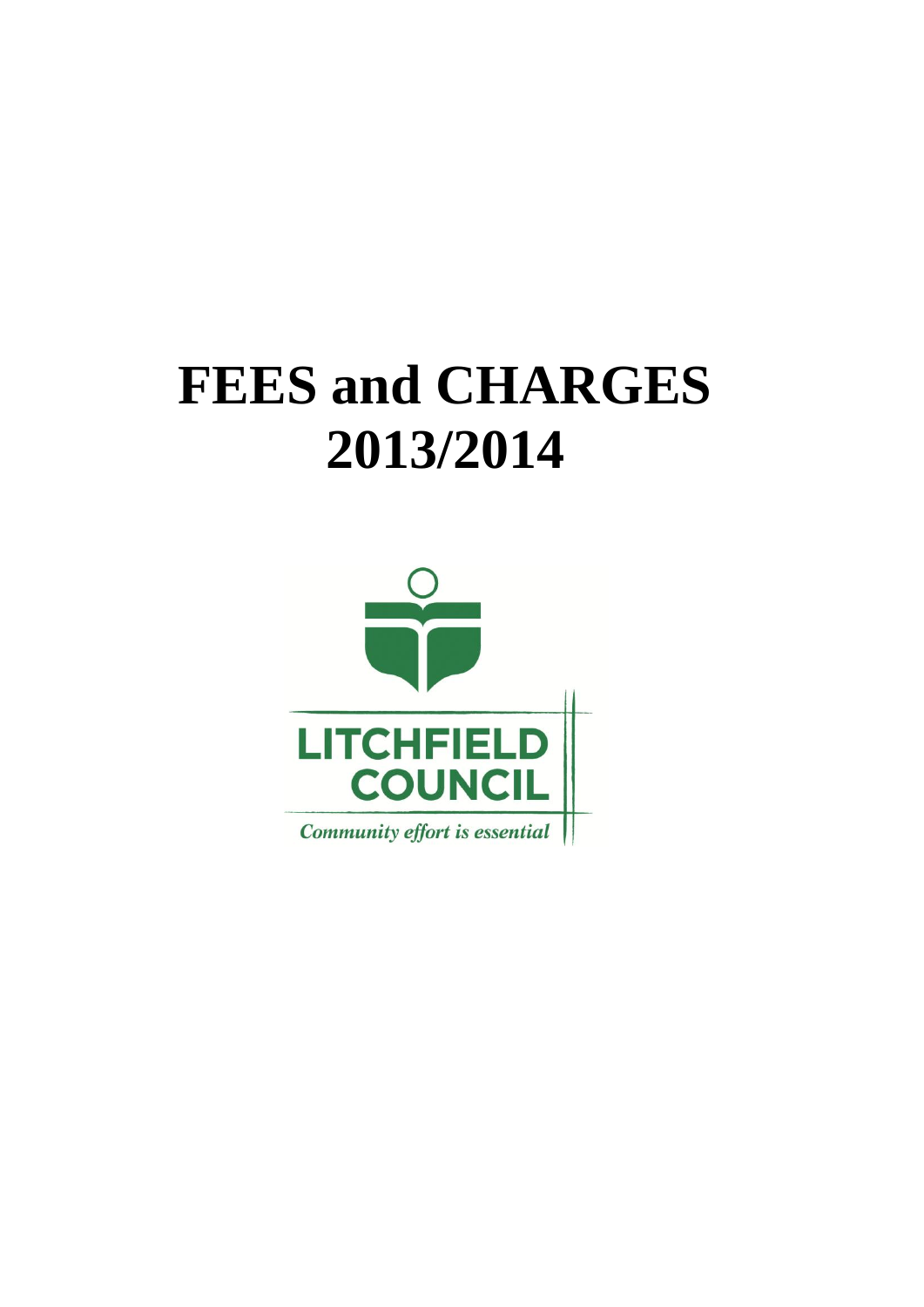# **CONTENT**

| <b>ITEM</b>                                       | <b>PAGE</b>    |
|---------------------------------------------------|----------------|
|                                                   |                |
| <b>ADMINISTRATION FEES</b>                        |                |
|                                                   |                |
| Rate Book Inspection Fee                          | 3              |
| <b>Fees for Written Confirmation</b>              | $\overline{3}$ |
| <b>Other Miscellaneous Fees</b>                   | 3              |
|                                                   |                |
| <b>WORKS FEES</b>                                 |                |
|                                                   |                |
| Subdivision & Development Fees                    | 3              |
| <b>Wide Load Permits</b>                          | 4              |
|                                                   |                |
| Work within Road Reserve                          | 4              |
| Road Reinstatement Charges (including excavation) | $\overline{4}$ |
| Driveways Culvert For Ratepayer/Landowners        | 4              |
|                                                   |                |
| <b>WASTE DISPOSAL</b>                             |                |
|                                                   |                |
| Commercial Waste and All Green Waste Disposal     | 5              |
| Sale of Mulch                                     | 5              |
|                                                   |                |
| <b>REGULATORY SERVICES</b>                        |                |
|                                                   |                |
| Fees and Charges                                  | 6              |
| THORAK REGIONAL CEMETERY FEES                     |                |
|                                                   |                |
| <b>Burial/Interment Services</b>                  | 7              |
|                                                   |                |
| <b>Cremation Services</b>                         | 8              |
|                                                   |                |
| <b>Exclusive Rights</b>                           | 9              |
|                                                   |                |
| Miscellaneous Charge                              | 10             |
|                                                   |                |
| <b>Ministerial Approved Burials</b>               | 11             |
|                                                   |                |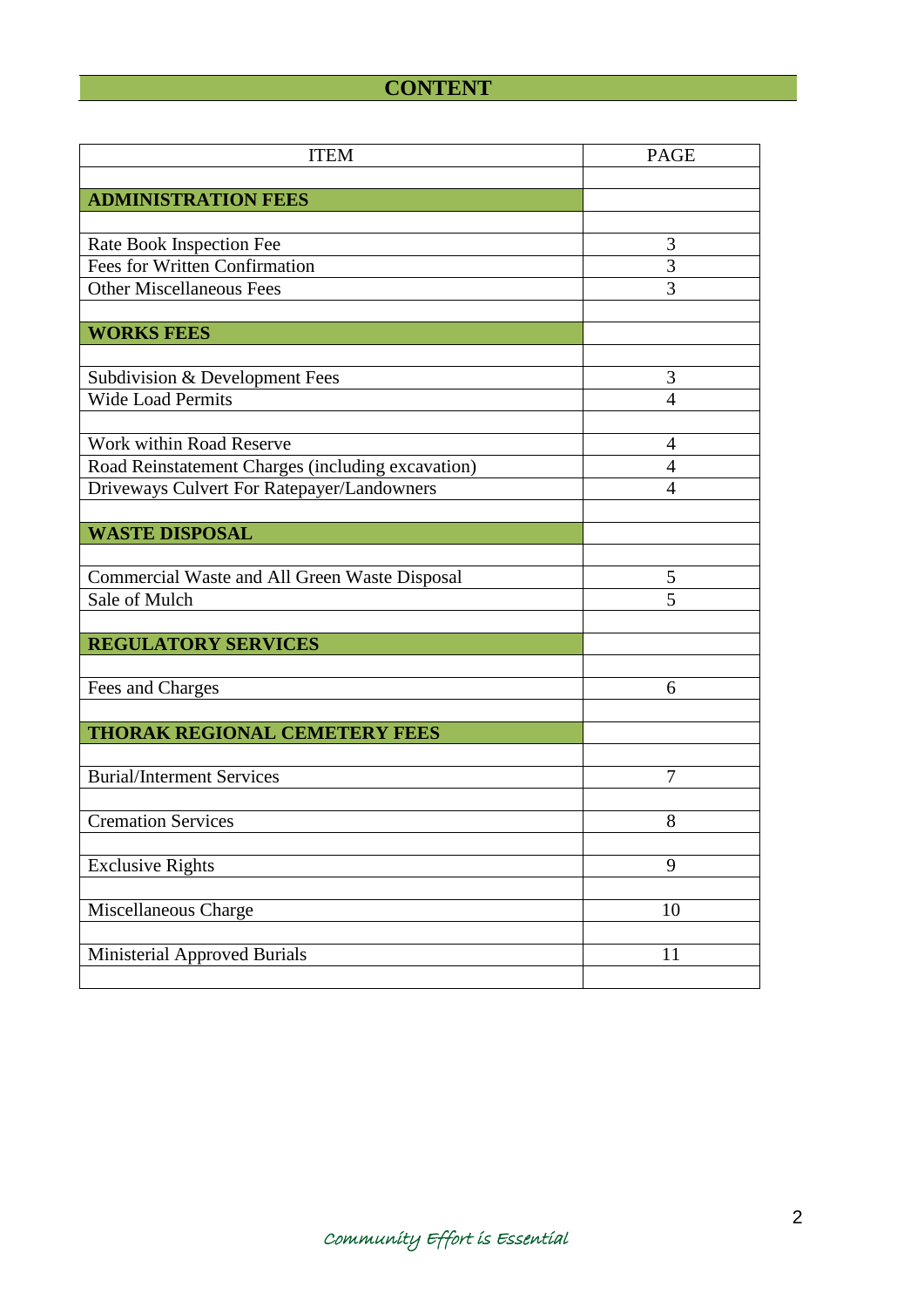## **LITCHFIELD COUNCIL – ADMINISTRATION FEES**

#### **Rate Book Inspection Fee**

Pursuant to Section 152 (4) of the Local Government Act any person is entitled, when the Council Office is open to the public, to inspect the Rate Book free of charge.

| Rate Book Inspection<br>. | ∹ree<br>$\sim$ $\sim$ |  |
|---------------------------|-----------------------|--|

#### **Fees for Written Confirmation**

|                 | 2013/2014 |
|-----------------|-----------|
| Rate Search Fee | \$62.50   |

#### **Other Miscellaneous Fees**

|                                                                      | 2013/2014 |
|----------------------------------------------------------------------|-----------|
| $FOI - Application fee - Including any non-$<br>personal information | \$30.00   |
| <b>Disabled Parking Permits</b>                                      | \$10.00   |
| Change of Ownership Fee                                              | \$63.00   |

### **LITCHFIELD COUNCIL – WORKS FEES**

#### **Subdivision & Development Fees**

Fees for supervision of road works, storm water drainage, access requirements, and checking of plans will be as follows:

|                                                     | 2013/2014       |
|-----------------------------------------------------|-----------------|
| All inspection blocks subdivision (hourly<br>rate.) | \$208.00        |
| Final Plan Approval Fee upon handover of            | 4%              |
| subdivision to Council (Roads & Drainage)           | (Of estimated   |
|                                                     | value of works) |
|                                                     | 2%              |
| Maintenance Bond                                    | (Of estimated   |
|                                                     | value of works) |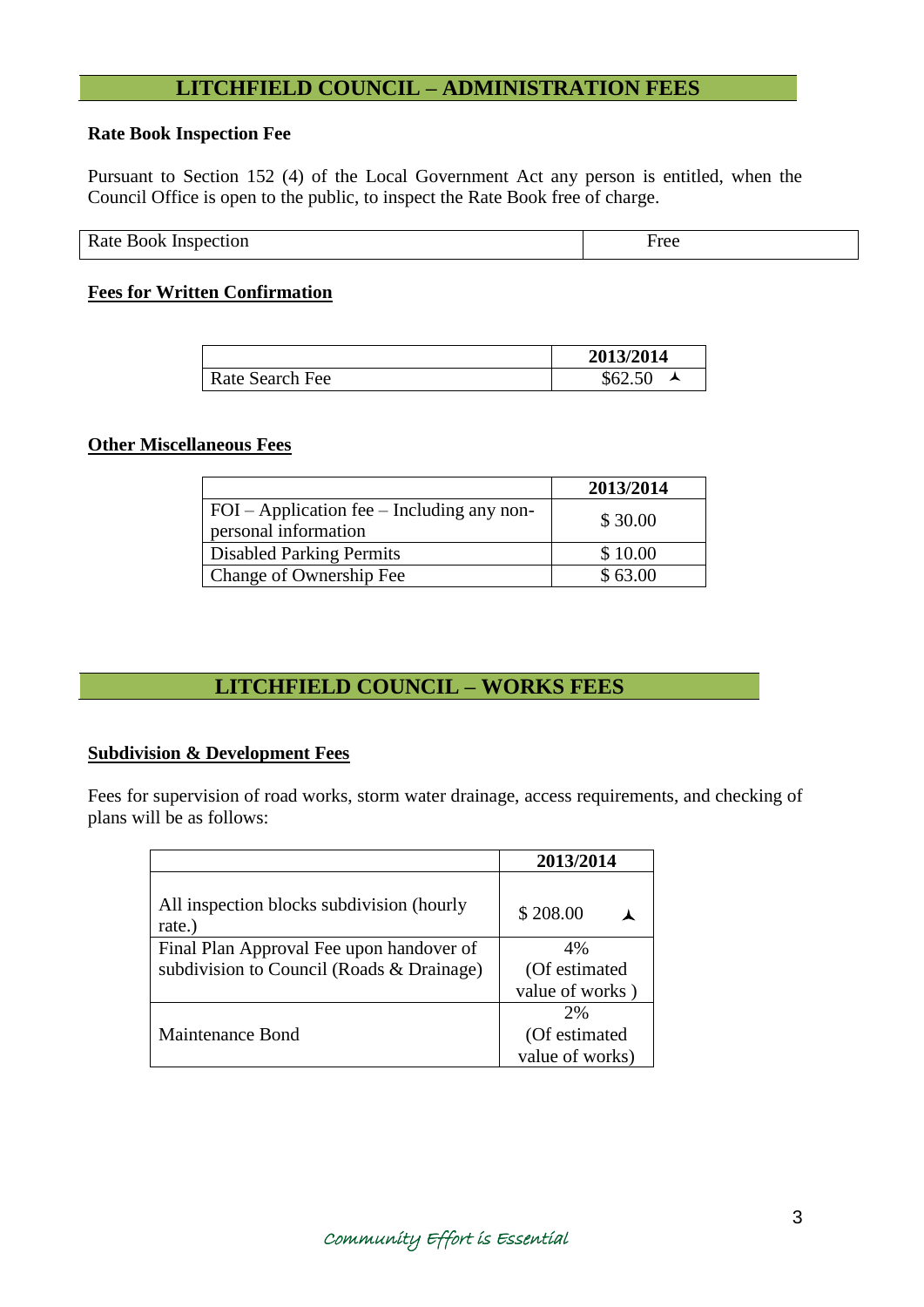## **LITCHFIELD COUNCIL – WORKS FEES**

## **Wide Load Permits**

|                                                                                                                                                                       | 2013/2014  |  |
|-----------------------------------------------------------------------------------------------------------------------------------------------------------------------|------------|--|
| Permit Deposit Required** before move is<br>undertaken<br>** Must be paid by MVR permit holder.                                                                       | \$1,000.00 |  |
| Administration Cost (non-refundable)<br>(Inspection fee and damages at cost will be<br>deducted from refundable permit fee).<br>** Must be paid by MVR permit holder. | 208.00     |  |
| Inspection Cost per hourly rate                                                                                                                                       |            |  |

#### **Work within Road Reserve**

|                                                                                                                          | 2013/2014                                     |
|--------------------------------------------------------------------------------------------------------------------------|-----------------------------------------------|
| Permit Fee to work within the Road Reserve                                                                               | \$156.00                                      |
| Reinstatement of bitumen, concrete, or gravel<br>accesses will be charged at the rate of the current<br>period contract. | <b>Actual Cost Recovered</b><br>$+30\% + GST$ |

#### **DRIVEWAY CULVERT FOR RATEPAYER / LANDOWNER**

#### **(Does not include Developers)**

|                                                                                                                                                                                                        | 2013/2014                   |
|--------------------------------------------------------------------------------------------------------------------------------------------------------------------------------------------------------|-----------------------------|
| 1. Landowner to contact Council and provide in writing a<br>request for quotation for the Construction / Upgrade costs<br>of the driveway / culvert (from road edge to external<br>property boundary). |                             |
| 2. Upon receipt of written request the Works Engineer<br>will provide a cost estimate of the proposed works<br>utilising Council's Period Contractor.                                                  | <b>Actual Cost</b>          |
| 3. Acceptance by Landowner in writing of the estimated<br>value of the works.                                                                                                                          | Recovered $+30%$<br>$+$ GST |
| <b>Note: Payment in advance</b> is required prior to a Council<br>Works Order instruction being issued to the Period<br>Contractor.                                                                    |                             |
| Permit Fee (As per working within the road reserve)                                                                                                                                                    | \$156.00                    |

Ξ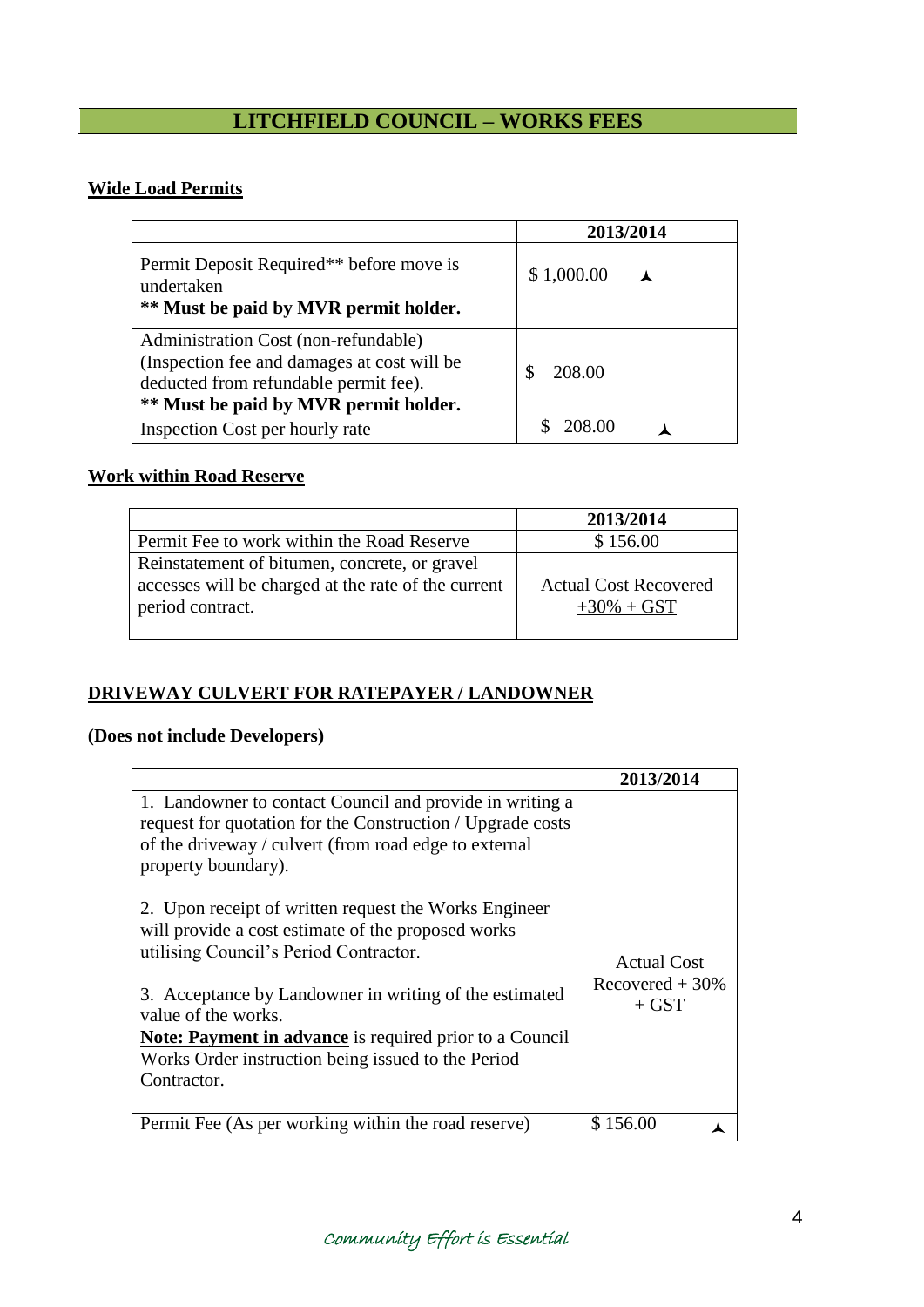## **LITCHFIELD COUNCIL – WASTE DISPOSAL**

#### **Sales of mulch**

|                      | 2013/2014 |
|----------------------|-----------|
| 1 to 20 cubic meters | \$10.00   |

#### **Dumping Fees**

| Waste                                                                                                                                                                         | <b>Commercial</b>   | <b>Litchfield Municipality Resident</b>                        |
|-------------------------------------------------------------------------------------------------------------------------------------------------------------------------------|---------------------|----------------------------------------------------------------|
| Green Waste Clean                                                                                                                                                             | $$40.00$ per tonne  | Trailer or Ute \$5.00 per load<br>Trucks \$10.00 per load      |
| <b>Unsorted Waste</b>                                                                                                                                                         | $$120.00$ per tonne | Free                                                           |
| Contaminated Green Waste                                                                                                                                                      | $$120.00$ per tonne | $$120.00$ per tonne                                            |
| <b>Construction Waste</b><br>Contaminated<br><b>ONLY</b> accepted at Humpty Doo Waste<br><b>Transfer Station</b>                                                              | $$120.00$ per tonne | $$120.00$ per tonne                                            |
| Uncontaminated<br><b>Construction Waste</b><br>(concrete, tiles, bricks, sand and clean fill)<br>soil)<br><b>ONLY</b> accepted at Humpty Doo Waste<br><b>Transfer Station</b> | \$40.00 per tonne   | \$40.00 per tonne<br>2 tonne or under,<br>Ute and trailer free |

 **A minimum charge of \$15.00 per load applies for Commercial and Non-Litchfield Municipality residents.**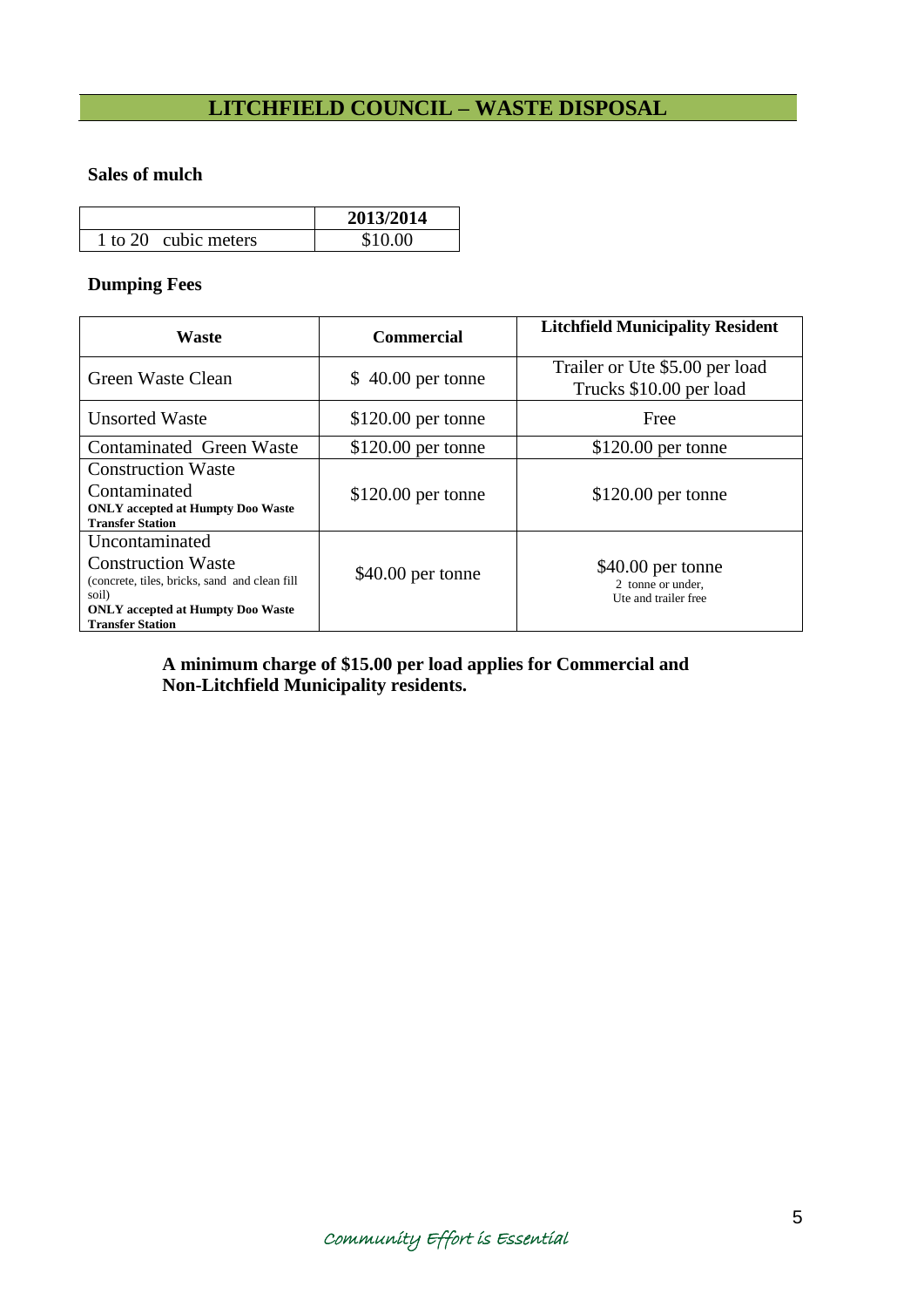# **LITCHFIELD COUNCIL – REGULATORY SERVICES**

|                                  | 2013/2014          |
|----------------------------------|--------------------|
| Pound Release Fee                | \$141.00           |
| Pound daily maintenance fee      | \$20.00            |
| Micropchip                       | \$25.00            |
| Cage dog trap (bond refundable)  | \$150.00           |
| Hire of dog trap                 | $$60.00$ per month |
| Delivery of dog trap             | \$20.00            |
| Pick up dog trap                 | \$20.00            |
| Dispose of dead animal/dog       | \$70.00            |
| Barking collar (bond refundable) | \$100.00           |
| Hire Barking collar fee          | $$20.00$ per month |
| Pet Containment System Bond      | \$150.00           |
| Hire Pet Containment system      | \$ 80.00 per month |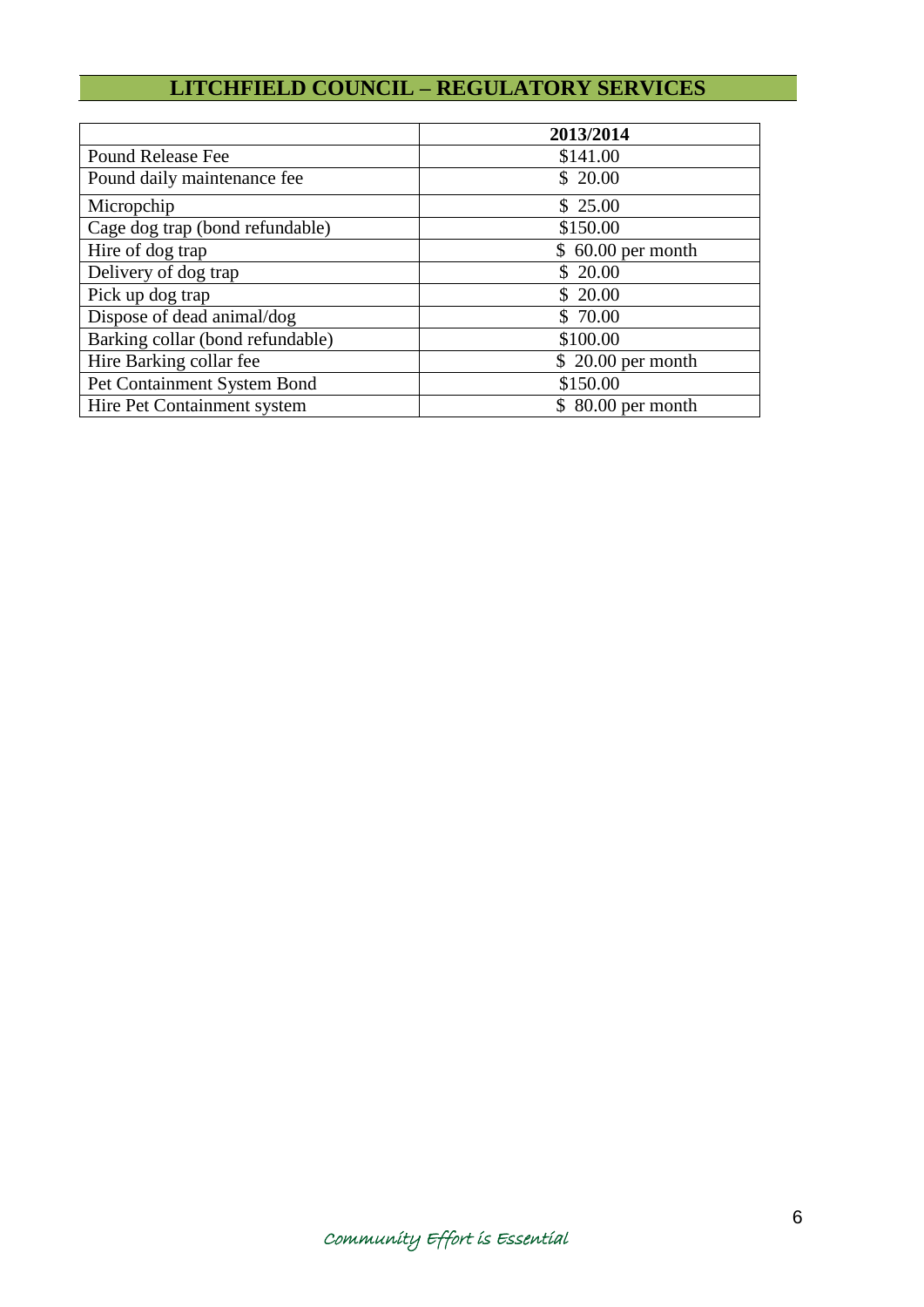# **THORAK REGIONAL CEMETERY FEES**

| <b>Burial / Interment Fees</b>                                                        |        |  |
|---------------------------------------------------------------------------------------|--------|--|
| <b>Section A</b>                                                                      |        |  |
| • Adult                                                                               | \$2958 |  |
| • Child                                                                               | \$1834 |  |
| 2 <sup>nd</sup> Interment (extra depth charge applies first interment)                |        |  |
| • Adult                                                                               | \$2618 |  |
| • Child                                                                               | \$1634 |  |
|                                                                                       |        |  |
| <b>Section B</b>                                                                      |        |  |
| • Adult                                                                               | \$4261 |  |
| • Child                                                                               | \$2347 |  |
|                                                                                       |        |  |
| 2 <sup>nd</sup> Interment                                                             |        |  |
| • Adult                                                                               | \$3859 |  |
| • Child                                                                               | \$2147 |  |
|                                                                                       |        |  |
| <b>Section C&amp;D</b>                                                                |        |  |
| • Adult                                                                               | \$5541 |  |
| • Child                                                                               | \$3813 |  |
| 2 <sup>nd</sup> Interment                                                             |        |  |
| • Adult                                                                               | \$5078 |  |
| • Child                                                                               | \$3613 |  |
|                                                                                       |        |  |
| <b>Orthodox Section</b>                                                               |        |  |
| • Adult                                                                               | \$5553 |  |
| • Child                                                                               | \$3823 |  |
| 2 <sup>nd</sup> Interment                                                             |        |  |
| • Adult                                                                               | \$5090 |  |
| • Child                                                                               | \$3623 |  |
|                                                                                       |        |  |
| <b>Muslim Section</b>                                                                 |        |  |
| • Adult                                                                               | \$4057 |  |
| • Child                                                                               | \$2347 |  |
|                                                                                       |        |  |
| <b>Baha'i Section</b>                                                                 | \$4057 |  |
| • Adult                                                                               | \$2347 |  |
| • Child                                                                               |        |  |
| <b>Garden of Angels</b>                                                               |        |  |
| Section A (under 10 yrs of age) Plaque only                                           | \$1814 |  |
| Section B (under 10yrs of age) Headstone                                              | \$2234 |  |
| Garden of Angles graves accommodate caskets up to 1100 mm long by<br>450 mm wide only |        |  |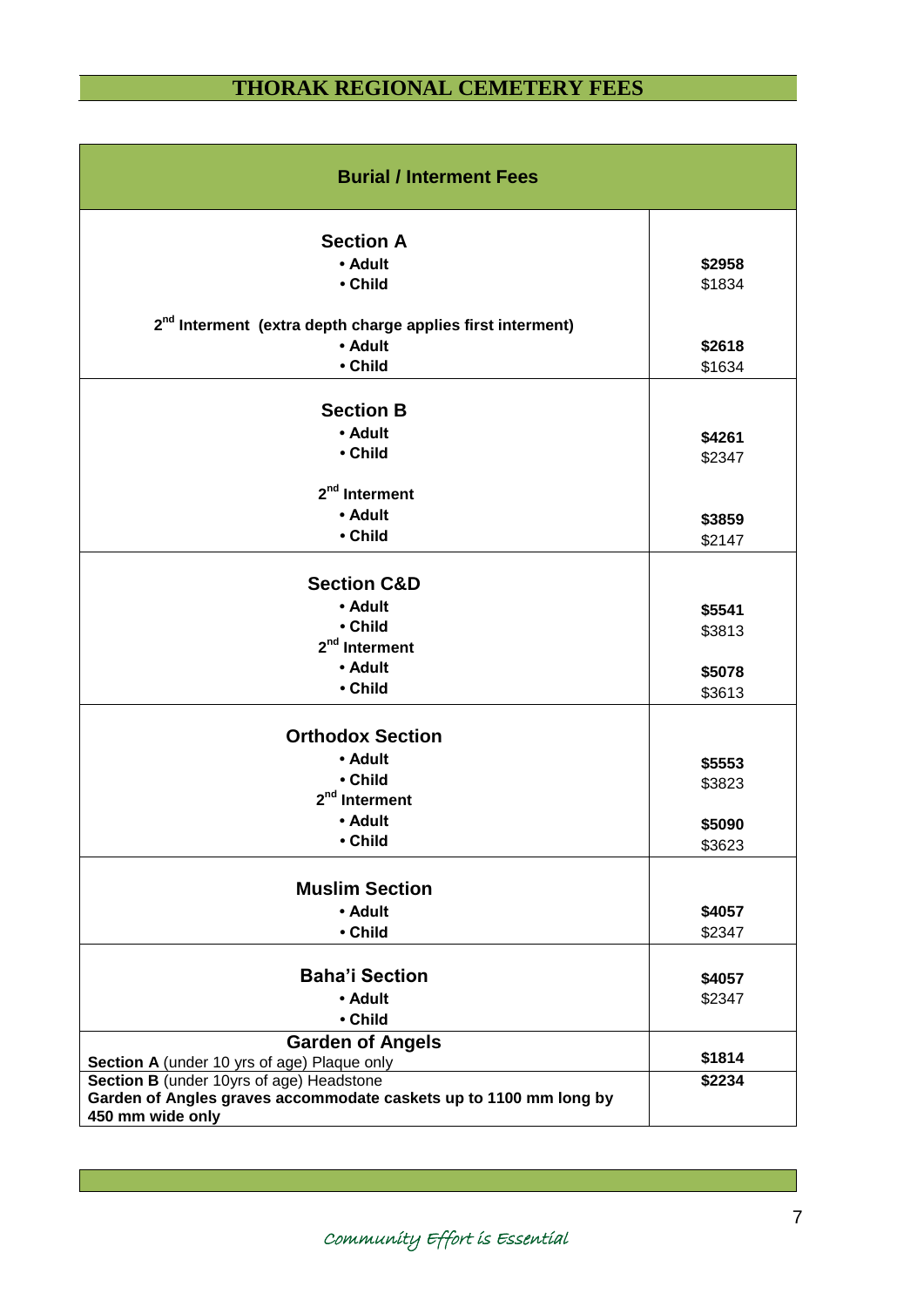| <b>Cremation Services</b>                                                                                                                     |                                    |  |
|-----------------------------------------------------------------------------------------------------------------------------------------------|------------------------------------|--|
| • Adult Cremation                                                                                                                             |                                    |  |
| • Child Cremation (under 10yrs of age)                                                                                                        | \$1119                             |  |
| <b>Additional Ash Containers</b>                                                                                                              | \$533<br>\$25                      |  |
|                                                                                                                                               |                                    |  |
| Viewing of Cremation (per family group)<br>Packaging and posting of cremated remains                                                          | \$100<br>\$170                     |  |
| <b>Interment of Cremated Remains</b>                                                                                                          |                                    |  |
| (does not include ground maintenance fee)                                                                                                     |                                    |  |
| • Memorial Palm Garden single cremation interment                                                                                             | \$484                              |  |
| • Niche Wall (Limited size)                                                                                                                   | \$600<br>\$400                     |  |
| (Lower two rows of niche walls)                                                                                                               |                                    |  |
| <b>Courtyard of Tranquillity</b><br>Row 5 & 6,7,8 single interment only                                                                       |                                    |  |
| Row 5 & 6,7,8 including brass plaque (at-need only) and install                                                                               | \$500                              |  |
| Row 1 & 2,3,4 (four interments per plot)                                                                                                      | \$850<br>\$850                     |  |
| (First interment includes ground maintenance fee)<br>Second, Third and Fourth interment (no ground maintenance fee)                           |                                    |  |
|                                                                                                                                               | \$400                              |  |
| <b>Courtyard of Tranquillity- Columbarium</b>                                                                                                 |                                    |  |
| Row # 1, 2, 3 - Single Niche B (1 urn)                                                                                                        | \$1050                             |  |
| Single Niche A (1 urn) Second urn \$550                                                                                                       | \$1150                             |  |
| Double Niche C (2 large urns)                                                                                                                 | \$1800                             |  |
| Row #4 Single Niche B                                                                                                                         | \$1000                             |  |
| Single Niche A - Second urn \$500                                                                                                             | \$1100                             |  |
| Double Niche C                                                                                                                                | \$1600                             |  |
| Row #5 Single Niche B                                                                                                                         | \$950                              |  |
| Single Niche A - Second urn \$450                                                                                                             | \$1050                             |  |
|                                                                                                                                               |                                    |  |
| All prices include Niche Front Engraving, Name, Dates and 45 letters<br>Note: Niche "A" second urn must be correct size to fit limited space. |                                    |  |
| Opening and closing fee for cremated remains in Columbaria                                                                                    | \$50                               |  |
| <b>Courtyard of Tranquillity - Family Tree Cremation Garden; Permits</b>                                                                      | \$5000                             |  |
| up to eight cremation interments under one tree. Interment fee for each                                                                       |                                    |  |
| individual cremated remains.                                                                                                                  | \$100                              |  |
| Memorial Beam - B Section                                                                                                                     | \$545                              |  |
| Memorial Palm Scattering Garden                                                                                                               | \$100                              |  |
|                                                                                                                                               |                                    |  |
| Cremated remains interred into a full, in-ground grave - vacant<br>Must pay full burial fee.                                                  | <b>Refer to Section Price list</b> |  |
|                                                                                                                                               |                                    |  |
| Cremated remains interred into existing occupied grave (max six per                                                                           | \$545                              |  |
| grave, plus grounds maintenance fee)                                                                                                          |                                    |  |
| Urns for cremated remains;                                                                                                                    | See Office                         |  |
| Protective urn container;                                                                                                                     | \$120<br>\$125                     |  |
| Ground Maintenance Fee for Cremation interment/inurnment<br>Certificate of Cremation (July 01-2013)                                           | \$20                               |  |
|                                                                                                                                               |                                    |  |
| <b>Exclusive Rights</b>                                                                                                                       |                                    |  |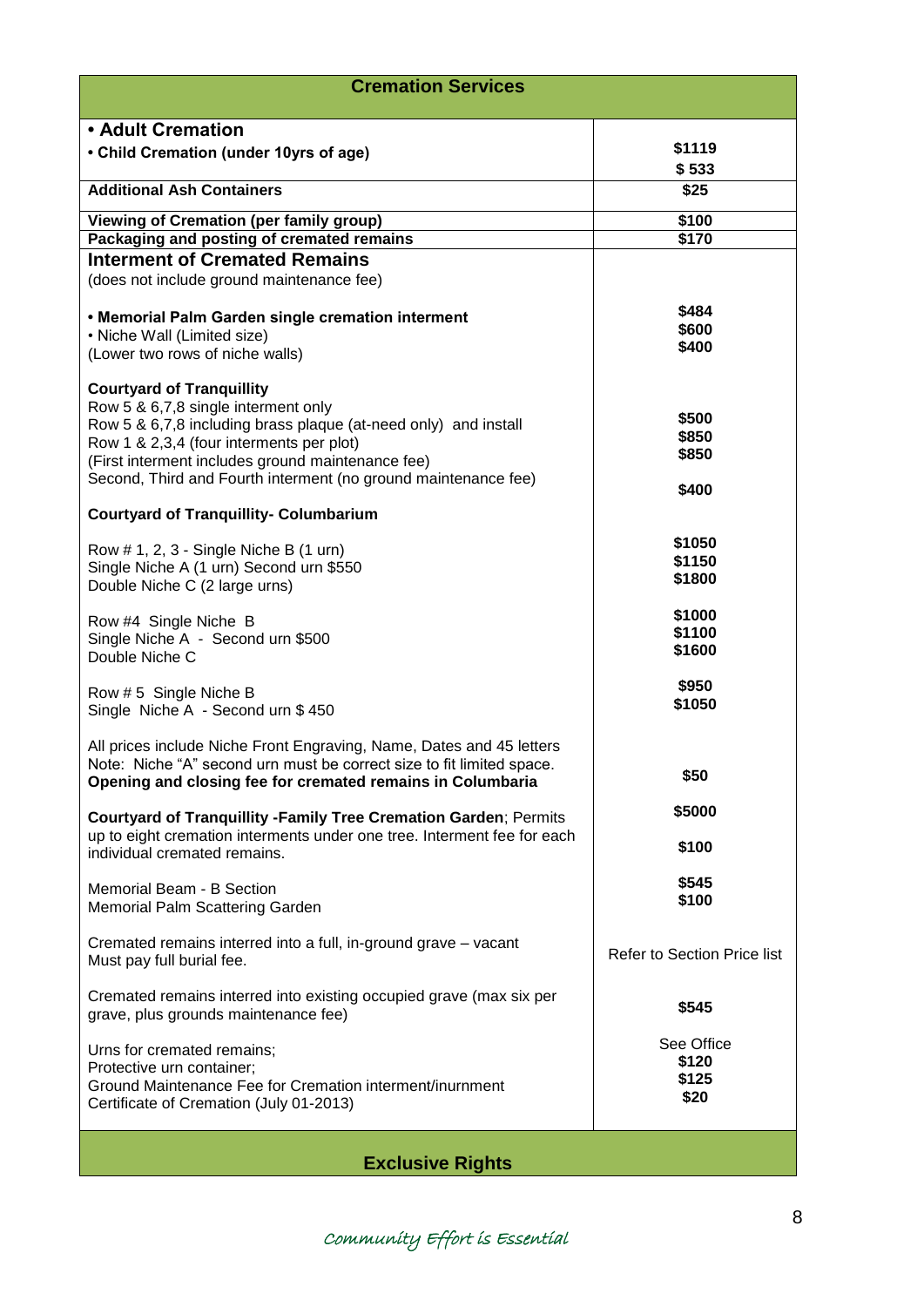| Exclusive Right (reservation only) Full Burials*<br>• Issue of Exclusive Right of Burial Reservation (inc's ground<br>maintenance fee, \$250.00 (after July 01/13)<br>Only one Grounds Maintenance Fee per grave or lot                                                                   | \$731                                                               |
|-------------------------------------------------------------------------------------------------------------------------------------------------------------------------------------------------------------------------------------------------------------------------------------------|---------------------------------------------------------------------|
| Exclusive Right Certificate fee,                                                                                                                                                                                                                                                          | \$10A                                                               |
| <b>Exclusive Right (reservation only) Cremated Remains Interment**</b><br>and (inc's ground maintenance fee, \$125.00)<br>• Into an existing occupied grave<br>• Into Memorial Palm Garden<br>• Into Niche Wall<br>. Into Courtyard of Tranquillity Row 1&6<br>Row 2,3,4 & 5              | \$210<br>\$210<br>\$210<br>\$200<br>\$220                           |
| • Into Courtyard of Tranquillity- Columbaria single<br>Columbaria double                                                                                                                                                                                                                  |                                                                     |
| • Memorial Beam B Section                                                                                                                                                                                                                                                                 | \$300<br>\$400                                                      |
| <b>Exclusive Right - Full Price Option</b>                                                                                                                                                                                                                                                | \$100                                                               |
| Full cost of Burial or Cremation plot, plus Ground Maintenance Fee<br>Note: opening and closing fee extra in Columbaria Niche<br>inurnment, Court yard of Tranquillity.                                                                                                                   | <b>Refer to Section Pricelist</b>                                   |
| Cremation Packages; Pre-purchase cremation and single lot in<br>Court Yard of Tranquillity, Rows 1 or 6                                                                                                                                                                                   | \$1600                                                              |
| * Names of intended person/s must be specified at the time of purchase for<br>any Exclusive Right                                                                                                                                                                                         |                                                                     |
| ** Exclusive Right reservation prices are for plot reservation only. At the<br>time of burial, the full price of the plot interment at the current rates (less<br>ground maintenance fee) must be paid.<br>This reservation fee is not deducted off the full price of interment, at need. |                                                                     |
| <b>Transfer of Exclusive Right (Burial and Cremated remains</b><br>interment) into another person's name                                                                                                                                                                                  | \$164                                                               |
| <b>Refund of Exclusive Right -</b><br>Upon proof of purchase, 75% of the original fee will be refunded<br>Less a \$35.00 administration fee and the certificate fee of \$16.00<br>(pre 1st July 2013, \$10.00 after 1st July 2013.                                                        | Refund amount varies<br>based on price paid at<br>time of purchase. |
|                                                                                                                                                                                                                                                                                           |                                                                     |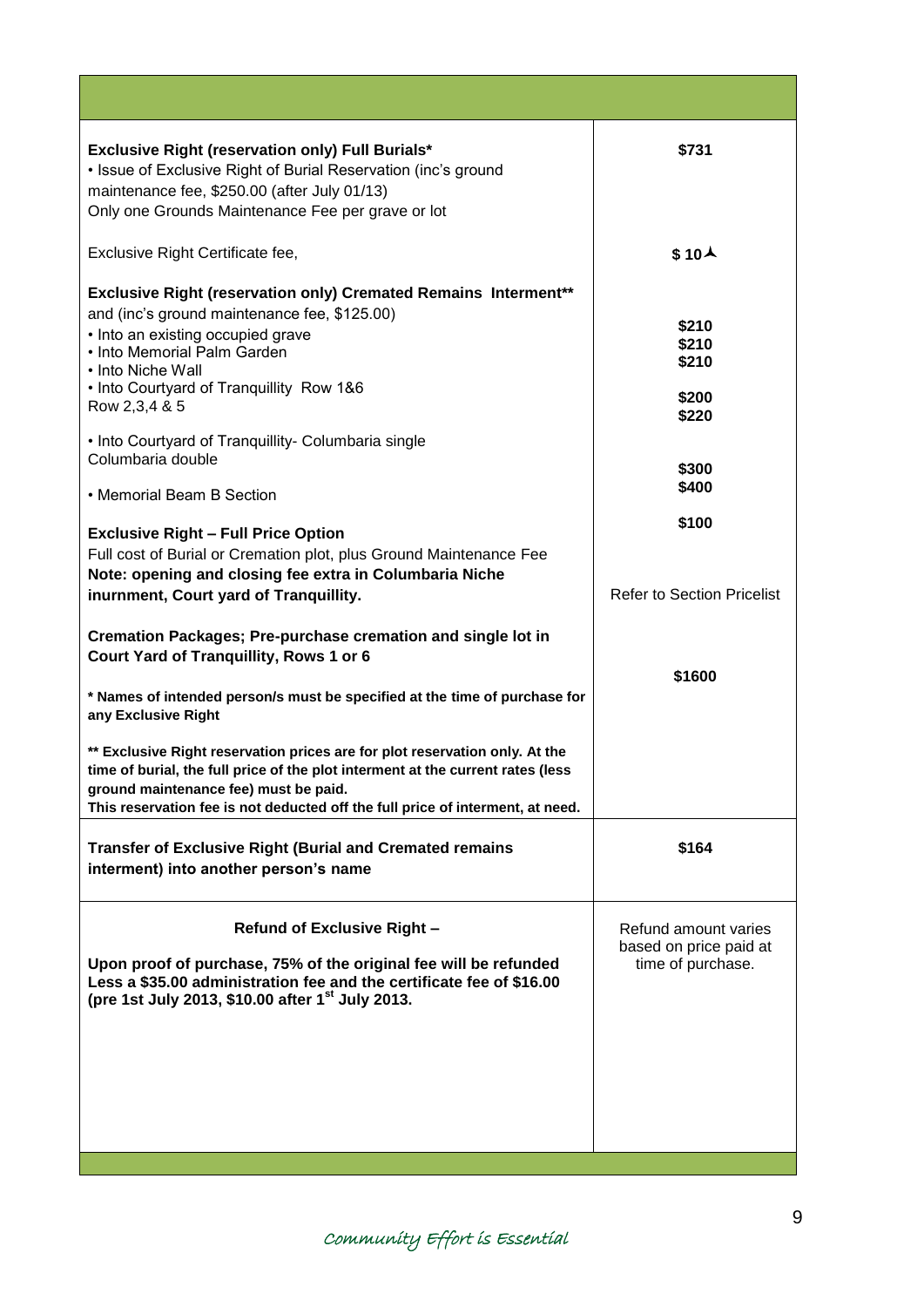| <b>Miscellaneous Charges</b>             |                                                                                                                                                                                                                                                                                                          |                                           |
|------------------------------------------|----------------------------------------------------------------------------------------------------------------------------------------------------------------------------------------------------------------------------------------------------------------------------------------------------------|-------------------------------------------|
| Wall.                                    | Extra Depth fee (when two burials are planned for one grave)<br><b>Exhumations Full Body (Ministerial Approval)</b><br><b>Disinterment of Cremated Remains from ground</b><br>Dis-inurnment of Cremated Remains from Columbarium/Niche<br><b>Ground Maintenance Fee (applicable to all full burials)</b> | \$320<br>\$3105<br>\$100<br>\$50<br>\$250 |
|                                          | Grounds Maintenance Fee for Cremated Remains, In-ground,<br>Niche, Columbarium (applicable to all cremation interment)<br>Certificate of Cremation Fee (non-refundable-July01,2013)                                                                                                                      | \$125<br>\$20                             |
| With the use of the Kitchenette<br>hour) | Chapel Hire, includes private family viewing room<br>Chapel Over time Fee (any time past the 1/2 hour to the next                                                                                                                                                                                        | \$350<br>\$400<br>\$150                   |
|                                          | Non regular hour service charges (Per Service - max 2 hours)                                                                                                                                                                                                                                             |                                           |
| Monday - Friday:                         | Burials after 15:30pm<br>Cremations after 14:30pm                                                                                                                                                                                                                                                        | \$420<br>\$420                            |
| <b>Weekends:</b>                         | <b>Full Grave interment</b><br><b>Cremation interment</b><br>Cremations                                                                                                                                                                                                                                  | \$750<br>\$420<br>\$500                   |
| <b>Public Holidays:</b>                  | <b>Burial</b><br><b>Cremation interment</b><br>Cremations                                                                                                                                                                                                                                                | \$1000<br>\$600<br>\$700                  |
|                                          | After Hours Labour Rate (per hr after 2 hrs has been exceeded)                                                                                                                                                                                                                                           | \$184                                     |
| <b>Memorial Permit</b>                   |                                                                                                                                                                                                                                                                                                          |                                           |
|                                          | Section A, COT, Palm Garden (Flat Memorial Plaque only)                                                                                                                                                                                                                                                  |                                           |
| Section B, COT, rows 2,3,4,5             |                                                                                                                                                                                                                                                                                                          | \$100 $\triangle$                         |
|                                          | <b>Family Tree Cremation Garden- Individual marker</b>                                                                                                                                                                                                                                                   | \$170 $\lambda$                           |
| Other sections, C, D, Orthodox           |                                                                                                                                                                                                                                                                                                          | $$170$ $\triangle$                        |
|                                          | Installation of a single monument prior to interment*                                                                                                                                                                                                                                                    | \$250A                                    |
|                                          | Installation of double monument prior to interment*                                                                                                                                                                                                                                                      | \$450A                                    |
| of need.                                 | *Extra funds required to pre-dig grave, back fill with sand before<br>monument is installed. This will ensure grave can be dug at time                                                                                                                                                                   | \$550A                                    |
|                                          |                                                                                                                                                                                                                                                                                                          |                                           |
|                                          | <b>Memorial Installation Fees via Thorak Staff</b>                                                                                                                                                                                                                                                       |                                           |
| Plaque, bronze or stone installation     |                                                                                                                                                                                                                                                                                                          | \$100                                     |
|                                          | Headstone installation (section B size or smaller)                                                                                                                                                                                                                                                       | \$250                                     |
|                                          | Removal and re-installation of memorial, plaque or headstone                                                                                                                                                                                                                                             | \$100                                     |
| <b>Supply of Plaque or Headstone</b>     |                                                                                                                                                                                                                                                                                                          | <b>Priced on Application</b>              |
| Marquee Rental 4 x 4 m                   |                                                                                                                                                                                                                                                                                                          | \$100.00                                  |
| Marquee Rental 6 x 6 m                   |                                                                                                                                                                                                                                                                                                          | \$150.00                                  |
| <b>Chairs 5 -10</b>                      |                                                                                                                                                                                                                                                                                                          | \$40.00                                   |
|                                          | <b>Funeral Directors Permit Fee per annum</b>                                                                                                                                                                                                                                                            | \$1100.00 A                               |